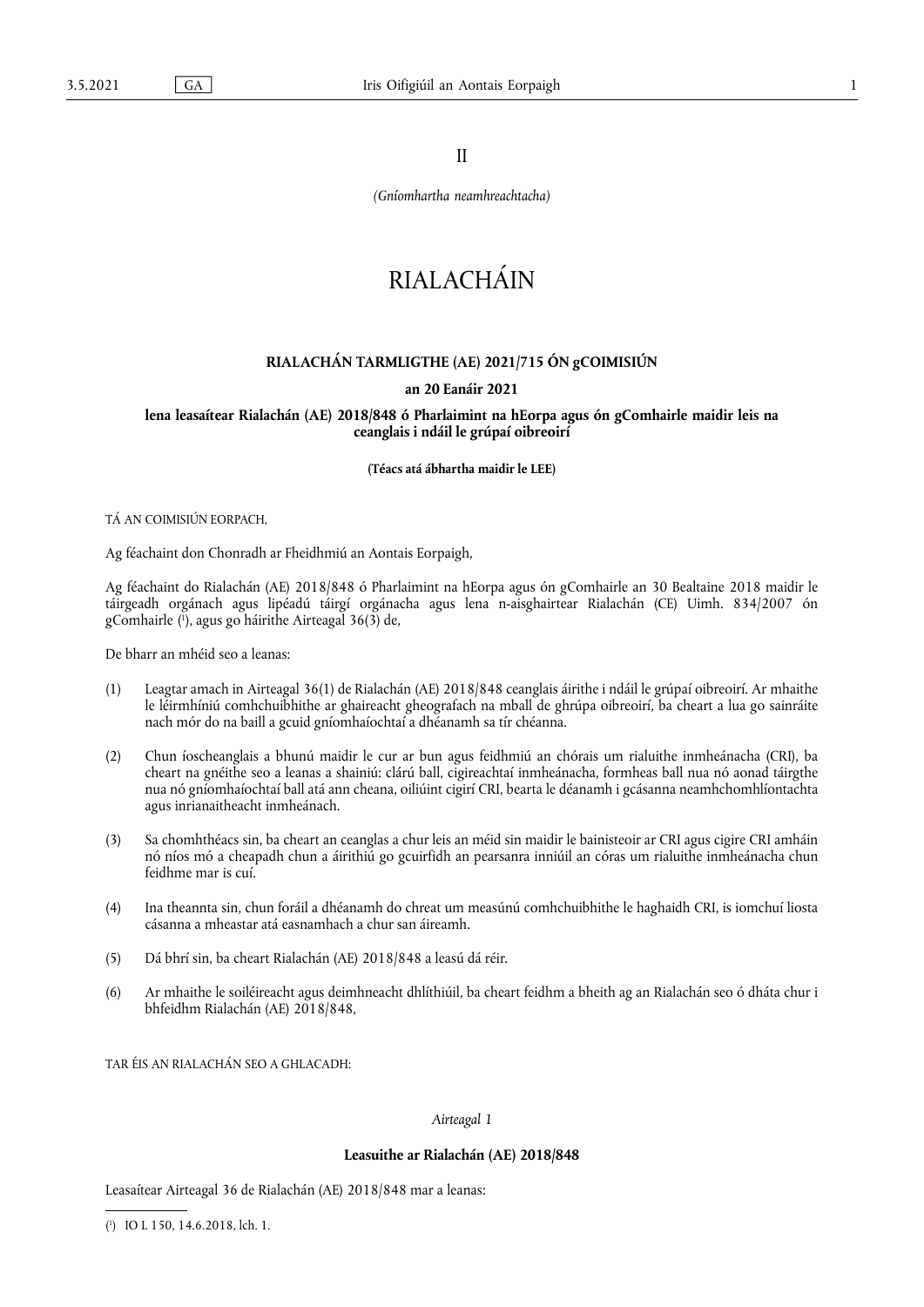- 1. Leasaítear mír 1 mar a leanas:
	- (a) cuirtear an méid seo a leanas in ionad phointe (e):

"(e) ní bheidh ann ach baill a ndéantar a gcuid gníomhaíochtaí táirgthe nó na gníomhaíochtaí breise a d'fhéadfadh a bheith acu dá dtagraítear i bpointe (a) i ngaireacht dá chéile sa Bhallstát céanna nó sa tríú tír chéanna;";

(b) i bpointe (g), cuirtear an mhír seo a leanas leis:

"Beidh nósanna imeachta doiciméadaithe sa chóras um rialuithe inmheánacha (CRI) maidir leis na nithe seo a leanas:

- (i) clárú bhaill an ghrúpa;
- (ii) na cigireachtaí inmheánacha, lena n-áirítear na cigireachtaí fisiciúla inmheánacha bliantúla ar an láthair ar gach ball den ghrúpa, agus aon chigireacht rioscabhunaithe breise, cigireachtaí arna sceidealú in aon chás ag an mbainisteoir ar CRI agus arna ndéanamh ag cigirí CRI, cigirí a shainmhínítear an ról atá acu i bpointe (h);
- (iii) formheas ball nua i ngrúpa atá ann cheana nó, más cuí, formheas aonad táirgthe nua nó gníomhaíochtaí nua de chuid na mball atá ann cheana má dhéanann an bainisteoir ar CRI formheas a thabhairt ar bhonn na tuarascála cigireachta inmheánaí;
- (iv) oiliúint na gcigirí CRI, rud a dhéanfar uair sa bhliain ar a laghad agus a mbeidh measúnú ar an eolas a fuair na rannpháirtithe ag gabháil léi;
- (v) oiliúint bhaill an ghrúpa maidir le nósanna imeachta CRI agus ceanglais an Rialacháin seo;
- (vi) rialú doiciméad agus taifead;
- (vii) na bearta le déanamh i gcásanna neamhchomhlíontachta arna mbrath le linn na gcigireachtaí inmheánacha, lena n-áirítear an obair leantach a bhaineann leo;
- (viii) inrianaitheacht inmheánach a léiríonn tionscnamh na dtáirgí arna seachadadh i gcomhchóras margaíochta an ghrúpa agus lenar féidir rianú a dhéanamh ar tháirgí uile na mball uile ag gach céim den phróiseas, cuir i gcás táirgeadh, próiseáil, ullmhúchán nó cur ar an margadh, lena n-áirítear torthaí gach baill den ghrúpa a mheas agus a chros-seiceáil.";
- (c) cuirtear pointe (h) isteach mar a leanas:

"(h) bainisteoir ar CRI agus cigire CRI amháin nó níos mó a cheapadh a d'fhéadfadh a bheith ina bhall nó ina mbaill den ghrúpa. Ní dhéanfar a bpost a chumasc. Beidh líon na gcigirí CRI leordhóthanach agus comhréireach go háirithe le cineál, struchtúr, méid, táirgí, gníomhaíochtaí agus aschur an táirgthe orgánaigh atá ag an ngrúpa. Beidh na cigirí CRI inniúil maidir le táirgí agus gníomhaíochtaí an ghrúpa.

Déanfaidh an bainisteoir ar CRI an méid seo a leanas:

- (i) incháilitheacht gach baill den ghrúpa a fhíorú maidir leis na critéir a leagtar amach i bpointí (a), (b) agus (e);
- (ii) a áirithiú go bhfuil comhaontú ballraíochta i scríbhinn agus sínithe ann, idir gach duine de na baill agus an grúpa, comhaontú trína ndéanann na baill gealltanas i leith an mhéid seo a leanas:
	- déanfaidh siad an Rialachán seo a chomhlíonadh;
	- glacfaidh siad páirt in CRI agus comhlíonfaidh siad nósanna imeachta CRI, lena n-áirítear na cúraimí agus na freagrachtaí a shannfaidh an bainisteoir ar CRI dóibh agus an oibleagáid maidir le taifid a choimeád;
	- ceadóidh siad rochtain ar aonaid táirgthe agus ar áitreabh agus beidh siad i láthair le linn na gcigireachtaí inmheánacha arna ndéanamh ag na cigirí CRI agus na rialuithe oifigiúla arna ndéanamh ag an údarás inniúil nó, i gcás inarb iomchuí, ag an údarás rialaithe nó ag an gcomhlacht rialaithe, cuirfidh siad na doiciméid agus na taifid uile ar fáil dóibh agus comhshíneoidh siad na tuarascálacha cigireachta;
	- glacfaidh siad leis na bearta i gcásanna neamhchomhlíontachta agus cuirfidh siad na bearta sin chun feidhme, i gcomhréir le cinneadh an bhainisteora ar CRI nó an údaráis inniúil nó, i gcás inarb iomchuí, le cinneadh an údaráis rialaithe nó an chomhlachta rialaithe, laistigh den tréimhse ama a leagtar síos;
	- cuirfidh siad an bainisteoir ar CRI ar an eolas láithreach maidir le neamhchomhlíontacht amhrasta;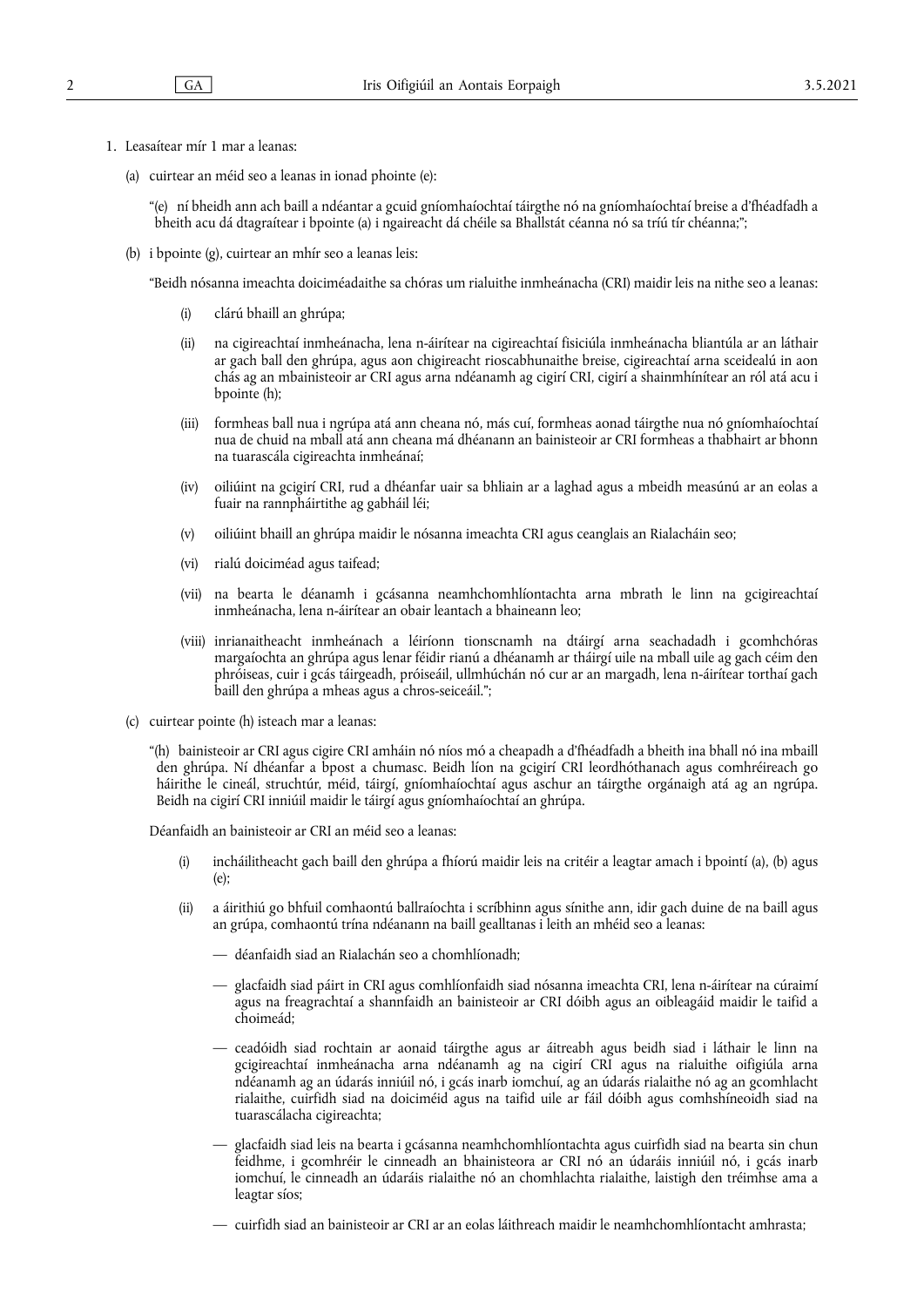- (iii) forbróidh siad nósanna imeachta CRI agus na doiciméid agus na taifid iomchuí, coimeádfaidh siad cothrom le dáta iad agus cuirfidh siad ar fáil iad go héasca do na cigirí CRI, agus i gcás inarb iomchuí, do bhaill an ghrúpa;
- (iv) ullmhóidh siad an liosta de bhaill an ghrúpa agus coimeádfaidh siad cothrom le dáta é;
- (v) sannfaidh siad cúraimí agus freagrachtaí do na cigirí CRI;
- (vi) beidh siad mar nasc idirchaidrimh idir baill an ghrúpa agus an t-údarás inniúil nó, i gcás inarb iomchuí, an t-údarás rialaithe nó an comhlacht rialaithe, lena n-áirítear iarrataí ar mhaoluithe;
- (vii) fíoróidh siad na ráitis maidir le coinbhleacht leasa ó na cigirí CRI;
- (viii) cigireachtaí inmheánacha a sceidealú agus a áirithiú go gcuirfear chun feidhme iad go leormhaith i gcomhréir le sceideal an bhainisteora ar CRI dá dtagraítear i bpointe (ii) den dara mír de phointe (g);
- (ix) áiritheoidh siad oiliúintí leormhaithe le haghaidh na gcigirí CRI agus déanfaidh siad measúnú bliantúil ar inniúlachtaí agus ar cháilíochtaí cigirí CRI;
- (x) ceadóidh siad baill nua nó aonaid táirgthe nua nó gníomhaíochtaí ball atá ann cheana;
- (xi) déanfaidh siad cinneadh maidir le bearta i gcás neamhchomhlíontachta i gcomhréir le bearta CRI arna mbunú le nósanna imeachta doiciméadaithe i gcomhréir le pointe (g) agus áiritheoidh siad go ndéanfar obair leantach ar na bearta sin;
- (xii) déanfaidh siad cinneadh maidir le gníomhaíochtaí a ligean ar fochonradh, lena n-áirítear cúraimí cigirí CRI a ligean ar fochonradh, agus síneoidh siad comhaontuithe nó conarthaí ábhartha.

Déanfaidh an bainisteoir ar CRI an méid seo a leanas:

- (i) cigireachtaí inmheánacha a dhéanamh ar bhaill an ghrúpa de réir an sceidil agus na nósanna imeachta arna mbunú ag an mbainisteoir ar CRI;
- (ii) tuarascálacha cigireachta inmheánaí a dhréachtú ar bhonn teimpléid agus é a chur faoi bhráid an bhainisteora ar CRI laistigh de thréimhse réasúnach ama;
- (iii) ráiteas i scríbhinn agus sínithe maidir le coinbhleacht leasa a chur isteach tráth a cheapacháin agus é a thabhairt cothrom le dáta gach bliain;
- (iv) a bheith páirteach in oiliúintí.".
- 2. I mír 2, cuirtear isteach an fhomhír seo a leanas:

"Measfar na cásanna seo a leanas ar a laghad mar easnaimh in CRI:

- (a) táirgí ó bhaill nó ó aonaid táirgthe atá ar fionraí/a tarraingíodh siar, na táirgí sin a tháirgeadh, a phróiseáil, a ullmhú nó a chur ar an margadh;
- (b) táirgí a chur ar an margadh ar ina leith a chuir an bainisteoir ar CRI cosc ar thagairt don táirgeadh orgánach a úsáid ina lipéadú nó ina bhfógraíocht;
- (c) baill nua a chur le liosta na mball nó gníomhaíochtaí na mball atá ann cheana a athrú gan an nós imeachta um fhormheas inmheánach a leanúint;
- (d) gan cigireacht fhisiciúil bhliantúil ar an láthair a dhéanamh ar bhall den ghrúpa in aon bhliain ar leith;
- (e) na baill a cuireadh ar fionraí nó a tarraingíodh siar ó liosta na mball, gan na baill sin a thuairisciú;
- (f) diallais thromchúiseacha sna torthaí idir cigireachtaí inmheánacha arna ndéanamh ag na cigirí CRI agus rialuithe oifigiúla arna ndéanamh ag an údarás inniúil nó, i gcás inarb iomchuí, ag an údarás rialaithe nó ag an gcomhlacht rialaithe;
- (g) easnaimh thromchúiseacha maidir le bearta iomchuí a fhorchur nó maidir leis an obair leantach is gá a dhéanamh mar fhreagairt ar neamhchomhlíontacht arna sainaithint ag na cigirí CRI nó ag an údarás inniúil nó, i gcás inarb iomchuí, ag údarás rialaithe an chomhlachta rialaithe;
- (h) líon neamhdhóthanach cigirí CRI nó inniúlachtaí neamhdhóthanacha de chuid cigirí CRI maidir le cineál, struchtúr, méid, táirgí, gníomhaíochtaí agus aschur an táirgthe orgánaigh atá ag an ngrúpa.".